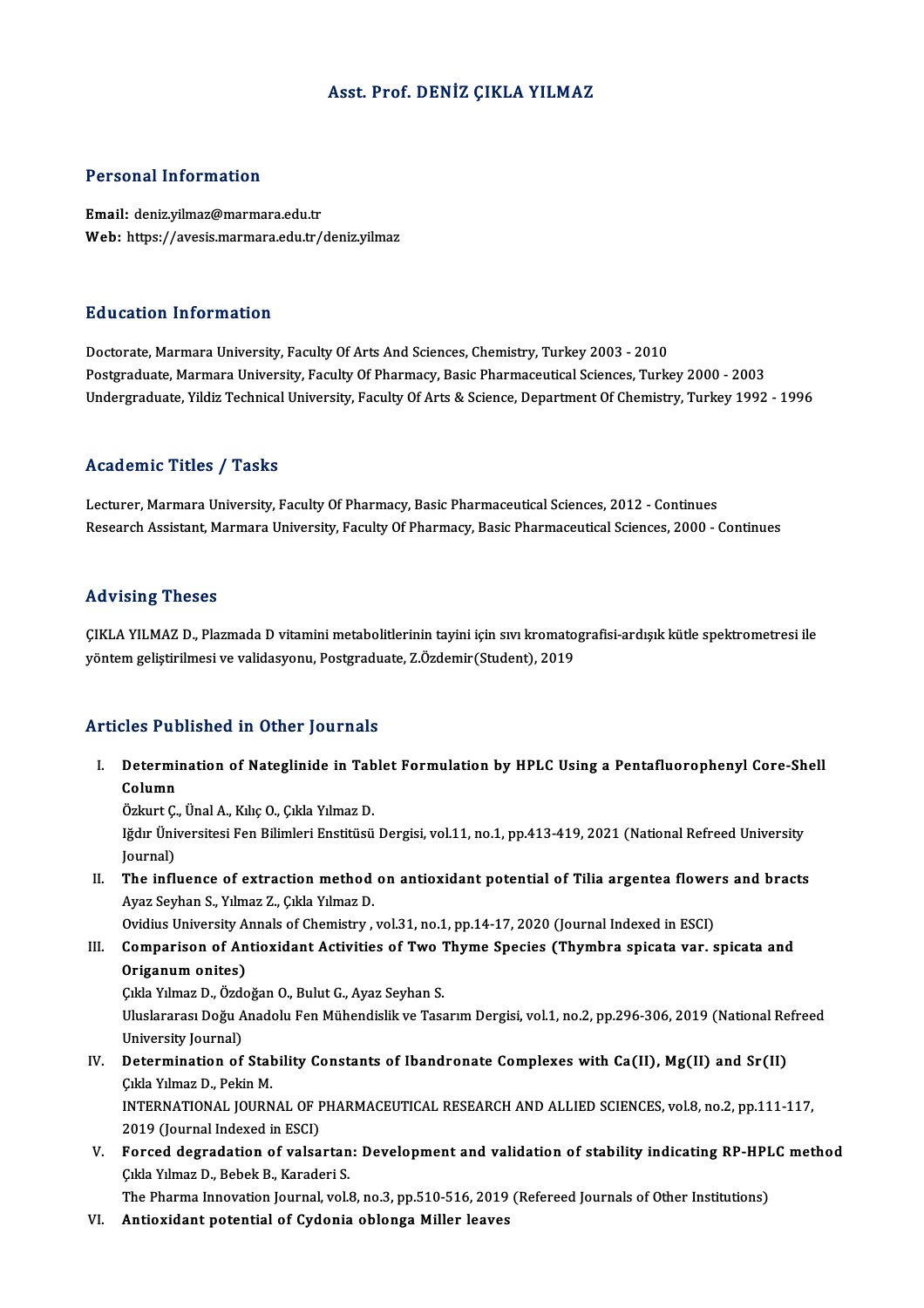ÇIKLA YILMAZ D., AYAZ SEYHAN S.

CIKLA YILMAZ D., AYAZ SEYHAN S.<br>ISTANBUL JOURNAL OF PHARMACY, vol.47, no.1, pp.9-12, 2017 (Journal Indexed in ESCI)<br>Petentiometris and Chromategraphic Study of Cu(II) and Al(III) Complexes of 6

CIKLA YILMAZ D., AYAZ SEYHAN S.<br>ISTANBUL JOURNAL OF PHARMACY, vol.47, no.1, pp.9-12, 2017 (Journal Indexed in ESCI)<br>VII. Potentiometric and Chromatographic Study of Cu(II) and Al(III) Complexes of Quercetin<br>CIVI A YILMAZ D ISTANBUL JOURNAL OF PH<br>Potentiometric and Chro<br>CIKLA YILMAZ D., Pekin M.<br>MARMARA PHARMACEUTI VII. Potentiometric and Chromatographic Study of Cu(II) and Al(III) Complexes of Quercetin<br>CIKLA YILMAZ D., Pekin M.<br>MARMARA PHARMACEUTICAL JOURNAL, vol.21, no.2, pp.330-337, 2017 (Journal Indexed in ESCI)

## Books&Book Chapters

I. Marmara Üniversitesi Eczacılık Fakültesi Bitirme Ödevleri Özet Kitabı (2010-2015) tə & Boon dhaptors<br>Marmara Üniversitesi Eczacılık Fakültesi Bitirme Ödevleri Özet Kitabı (2010-2015)<br>Küçükgüzel Ş. G. , Kaymakçıoğlu B., Uğurlu T., Cücü A., Yalçın G., Bilğiç Alkaya D., Karaderi S., Erdoğan G., Çıkla Yılmaz D., Ayaz Seyhan S. Küçükgüzel Ş. G. , Kaymakçıoğlu B., Uğurlu T., Cücü A., Yalçın G., Bilğiç Alkaya D., Karaderi S., Erdoğan G., Çıkla<br>Yılmaz D., Ayaz Seyhan S.<br>in: Marmara Üniversitesi Eczacılık Fakültesi Bitirme Ödevleri Özet Kitabı (2010in: Marmara Üniversitesi Eczacılık Fakültesi Bitirme Ödevleri Özet Kitabı (2010-2015), Ş. Güniz Küçükgüzel, Editor,<br>Marmara Yayınları, İstanbul, pp.36-87, 2016

# Refereed Congress / Symposium Publications in Proceedings

efereed Congress / Symposium Publications in Proceedings<br>I. Calendula officinalis L. (aynısefa) Bitkisinin Kuersetin ve Rutin İçeriğinin Kromatografik Yöntem ile<br>Tavini room<br>Calend<br>Tayini. Calendula officinalis L. (aynısefa)<br>Tayini.<br>Balıkçı Y., ÇIKLA YILMAZ D., Yalçın G.<br>21 Illusal Kimya Kongresi Turkey, 10

Tayini.<br>Balıkçı Y., ÇIKLA YILMAZ D., Yalçın G.<br>31.Ulusal Kimya Kongresi, Turkey, 10 - 13 September 2019<br>Metal komplekslerinin terenötik uygulamaları Balıkçı Y., ÇIKLA YILMAZ D., Yalçın G.<br>31.Ulusal Kimya Kongresi, Turkey, 10 - 13 Septembe<br>II. Metal komplekslerinin terapötik uygulamaları<br>Yılmaz S., ÇIKLA YILMAZ D.

- 31.Ulusal Kimya Kongresi, 1<br>Metal komplekslerinin te<br>Yılmaz S., ÇIKLA YILMAZ D.<br>2. Hlusal Marmara Eszasılık 2. Ulusal Marmara Eczacılık Kongresi, Turkey, 14 - 16 November 2018
- III. Plazmada D vitamini metabolitlerinin tayini için sıvı kromatografi-ardaşık kütle spektrometresi ile yöntem geliştirilmesi ÖZDEMİR Z., ÇIKLA YILMAZ D.

2. Ulusal Marmara Eczacılık Kongresi, İstanbul, 14-16 Kasım, Turkey, 14 - 16 November 2018

IV. Method Development and Validation for Simultaneous Analysis of Methylprednisolone Aceponate 2. Ulusal Marmara Eczacılık Kongresi, İstanbul, 14-16 Kasın<br>Method Development and Validation for Simultanec<br>and Benzyl Alcohol in Cream Formulation by HPLC<br>Tesimen E.C. Güsü A. Gikle Vılmar D Method Development and Validat<br>and Benzyl Alcohol in Cream Form<br>Tecimen F. G. , Cücü A., Çıkla Yılmaz D.<br>International Meeting on Education on and Benzyl Alcohol in Cream Formulation by HPLC<br>Tecimen F. G. , Cücü A., Çıkla Yılmaz D.<br>International Meeting on Education and Research in Health Sciences (IMER-HS), İstanbul, Turkey, 3 - 05 November<br>2017. val.1. pp.22

Tecimen F. G. , Cück<br>International Meet<br>2017, vol.1, pp.23<br>Eoxeed Desredei International Meeting on Education and Research in Health Sciences (IMER-HS), İstanbul, Turkey, 3 - 05 Nover<br>2017, vol.1, pp.23<br>V. Forced Degradation Studies and Stability Indicating Methodsfor the Assay of Drug Formulatio

- 2017, vol.1, pp.23<br>Forced Degradation Studies and Stabili<br>Gündoğdu M. O. , Öztaş K., ÇIKLA YILMAZ D.<br>WEK 2rd İnternational Convention of Pharn Gündoğdu M. O. , Öztaş K., ÇIKLA YILMAZ D.<br>IVEK 3rd İnternational Convention of Pharmaceuticals and Pharmacies, 26 - 29 April 2017, pp.471
- Gündoğdu M. O. , Öztaş K., ÇIKLA YILMAZ D.<br>IVEK 3rd İnternational Convention of Pharmaceuticals and Pharmacies, 26 29 April 2017, pp<br>VI. Analytical Approaches for Methylprednisolone Aceponate and Similiar Substances<br>Tegi IVEK 3rd İnternational Convention of<br>Analytical Approaches for Methyl<br>Tecimen F. G. , Cücü A., Çıkla Yılmaz D.<br>IVEK 2rd International Convention of Analytical Approaches for Methylprednisolone Aceponate and Similiar Substances<br>Tecimen F. G. , Cücü A., Çıkla Yılmaz D.<br>IVEK 3rd International Convention of Pharmaceuticals and Pharmacies, İstanbul, Turkey, 26 - 29 April 2 Tecimen F. G<br>IVEK 3rd Int<br>pp.160-161<br>Impurity P. pp.160-161<br>VII. Impurity Profiling of Drugs
- pp.160-161<br>I<mark>mpurity Profiling of Drugs</mark><br>Öztaş K., Gündoğdu M. O. , ÇIKLA YILMAZ D.<br>WEK 2rd İnternational Canvention of Pharn IVEK 3rd İnternational Convention of Pharmaceuticals and Pharmacies, İstanbul, Turkey, 26 - 29 April 2017,<br>pp.152 Öztaş K.<br>IVEK 3r<br>pp.152 IVEK 3rd International Convention of Pharmaceuticals<br>pp.152<br>VIII. Antioxidant potential of Cydonia oblonga leaves<br>CIVI A VII MAZ D. AVAZ SEVUAN S. PULUT C pp.152<br><mark>Antioxidant potential of Cydonia oblong</mark>:<br>ÇIKLA YILMAZ D., AYAZ SEYHAN S., BULUT G.<br>International Multidissiplinery Symposium on
- 

CIKLA YILMAZ D., AYAZ SEYHAN S., BULUT G.<br>International Multidisciplinary Symposium on Drug Research & Development in memory of Proffesor Ünsal Çalış, Turkey, 15 - 17 October 2015